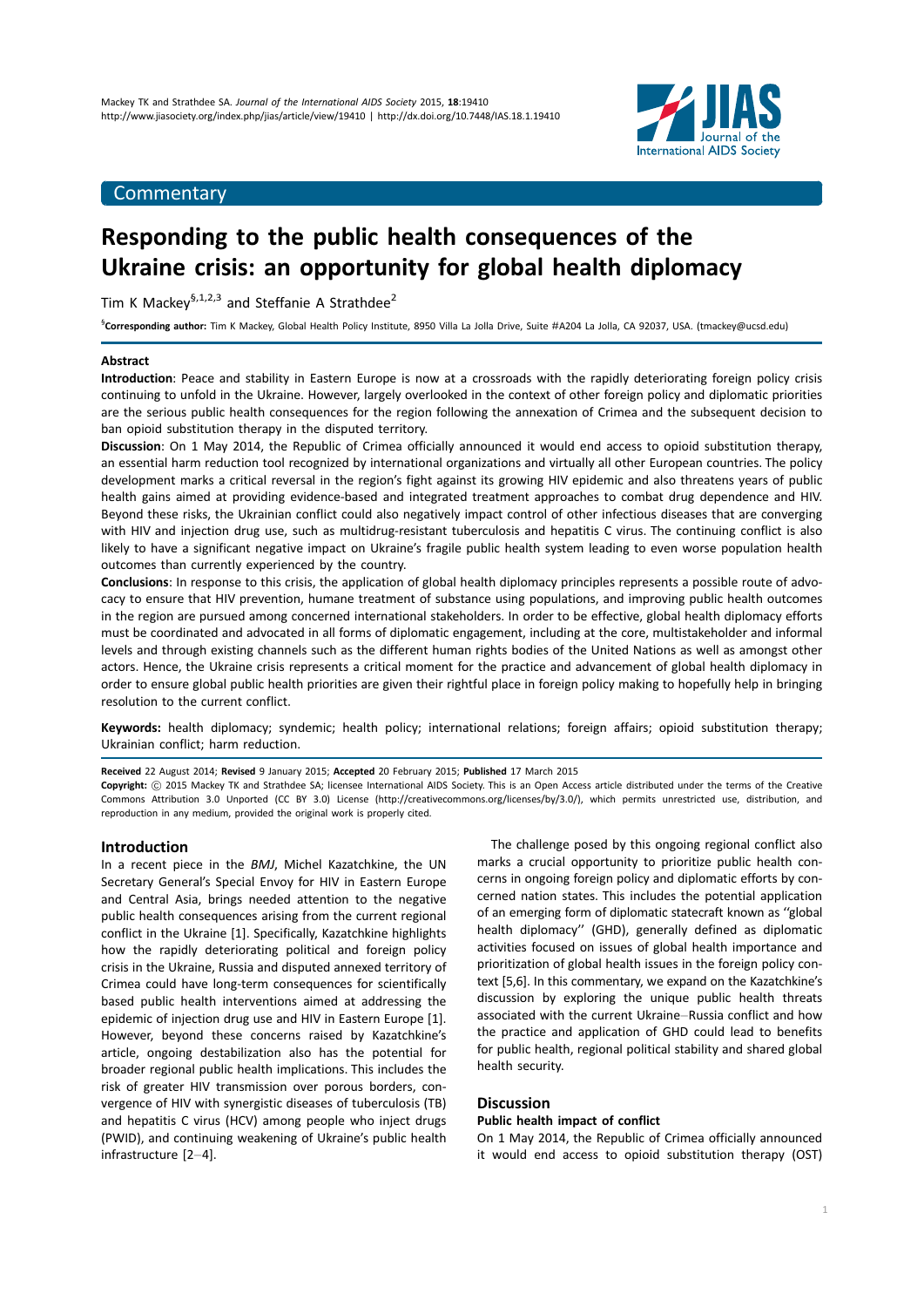following its controversial declaration of independence and subsequent annexation by Russia [1]. Though a public referendum in the territory to join Russia received an affirmative vote, it has largely been criticized as violating Ukraine's constitution and international law [7]. The annexation has also not been recognized by the larger international community, with the UN General Assembly (UNGA) adopting a nonbinding resolution declaring the referendum as invalid and annexation by Russia illegal [7].

Crimea's politically based decision to end OST postannexation resulted from the Ministry of Health of the Russian Federation and drug control authorities specifically directing the Crimean government to adopt this policy. It also represents policy spill-over from the Russia ban of OST supplies to the region and Russia's own draconian domestic policy that prevents medical use of OST (methadone and buprenorphine maintenance) for treatment of opioid dependence [1]. Despite HIV/AIDS representing a continuing and escalating public health concern domestically, attempts to change Russia's national policy on harm reduction practices and specifically OST have not been effectuated and may be influenced by powerful and entrenched stakeholders that directly oppose OST for non-scientific reasons [8].

Russia's annexation of Crimea has resulted in OST now being deemed illegal in the territory, potentially undermining several years of Ukrainian public health gains aimed at reversing its rapidly escalating HIV epidemic [1]. The immediate effect of this pronouncement means that needed drug dependence treatment for an estimated 800 Crimean clients is now inaccessible, some of whom now look to leave the region to find treatment elsewhere or suffer forced withdrawal symptoms [1]. Additionally, reports of Crimean clients being imprisoned and/or returning to drug use, with some suffering death from suicide or complications related to drug overdose and chronic illness, highlight the immediate human toll of this politicized issue [9]. The significant challenges that would be faced by reinstituting OST in post-conflict areas like Crimea are also ongoing concerns, as well as the potential that the ban could spread to other territories in dispute between the Ukraine and Russia.

OST is endorsed by the World Health Organization (WHO), Joint United Nations Programme on HIV/AIDS (UNAIDS), and UN Office of Drugs and Crime (UNODC) and also recognized as an essential medicine and intervention (both methadone and buprenorphine are WHO "essential medicines") [10]. Global support of OST is steadily rising, with OST available in over 60 countries worldwide, including all the members of the European Union [11]. Indeed, Russia's policy ban means it is the only Council of Europe member state where OST treatment is unavailable, representing a significant departure from national policies aimed at ensuring quality drug treatment access in the rest of the region [11]. This is despite the fact that the effectiveness of OST in reducing risk factors associated with injection drug use and HIV transmission are well established, viewed as cost-effective, and have been largely adopted by the broader international public health community [10].

# Syndemic potential and other public health concerns in the region

In addition to the loss of OST access for an estimated 14,000 people covered by Crimea's HIV prevention programmes, the control of other infectious diseases converging with HIV and injection drug use in the region could also be impacted [1]. Particularly, the potential threat of an infectious disease ''syndemic'' (defined as: ''the convergence of two or more diseases that act synergistically to magnify the burden of disease'') requires heightened concern [4]. The current conflict could also worsen Ukrainian population health outcomes that have been adversely impacted by past geopolitics, including a historically low life expectancy and high morbidity/mortality rates [12].

The potential for the region to experience a syndemic of converging infectious diseases of HIV, TB and HCV has not been fully studied. However, outbreaks of multidrug-resistant tuberculosis (MDR-TB) have ravaged Russia's prison systems and increased to record levels in other regions of the country [13,14]. Given that PWIDs comprise the most important group at risk for both HIV and TB in Russia, a MDR-TB and HIV syndemic due to Russia's growing political isolation from the international community and disruption of public health technical assistance is a concerning possibility [15,16]. Add to this convergence a ''hidden'' epidemic of HCV among PWID and the viruses' association with strict drug policies such as Russia's OST ban, elevates the potential of a possible HIV-TB-HCV syndemic if not properly monitored [17]. Hence, the possibility of convergence of HIV, MDR-TB and HCV among PWIDs, in an environment with the highest number of new HIV infections in Eastern Europe, could be exacerbated by the end of OST in the now Russian controlled Crimean peninsula [1].

Additionally, more fundamental concerns regarding the stability of Ukraine's public health and healthcare systems are being worsened by a conflict that has wreaked havoc on the country's already fragile economy [12,18]. With one of the lowest life-expectancies (68.8) in Europe, a decreasing Gross National Income (22% decrease from 1990 to 2012), and a below average Human Development Index (0.740) compared to other countries in Europe and Central Asia, Ukraine was already facing significant economic and health challenges prior to the current conflict [19]. These problems also manifest in an ''east-west gradient'' where populations in the western region (mostly Ukrainian-speakers) experience lower mortality rates than their eastern counterparts (mostly Russian-speaking) [12]. Collectively, these challenges exacerbated by past and current political destabilization/transition, point to the need for immediate multilateral and diplomatic support for healthcare policy reform and international development aid to prevent a collapse of Ukraine's health systems [12].

# Crimean OST ban: defying international consensus

Despite limited priority in foreign policymaking, advocacy attempting to address the Ukraine crisis' impact on public health has commenced. This includes a written appeal from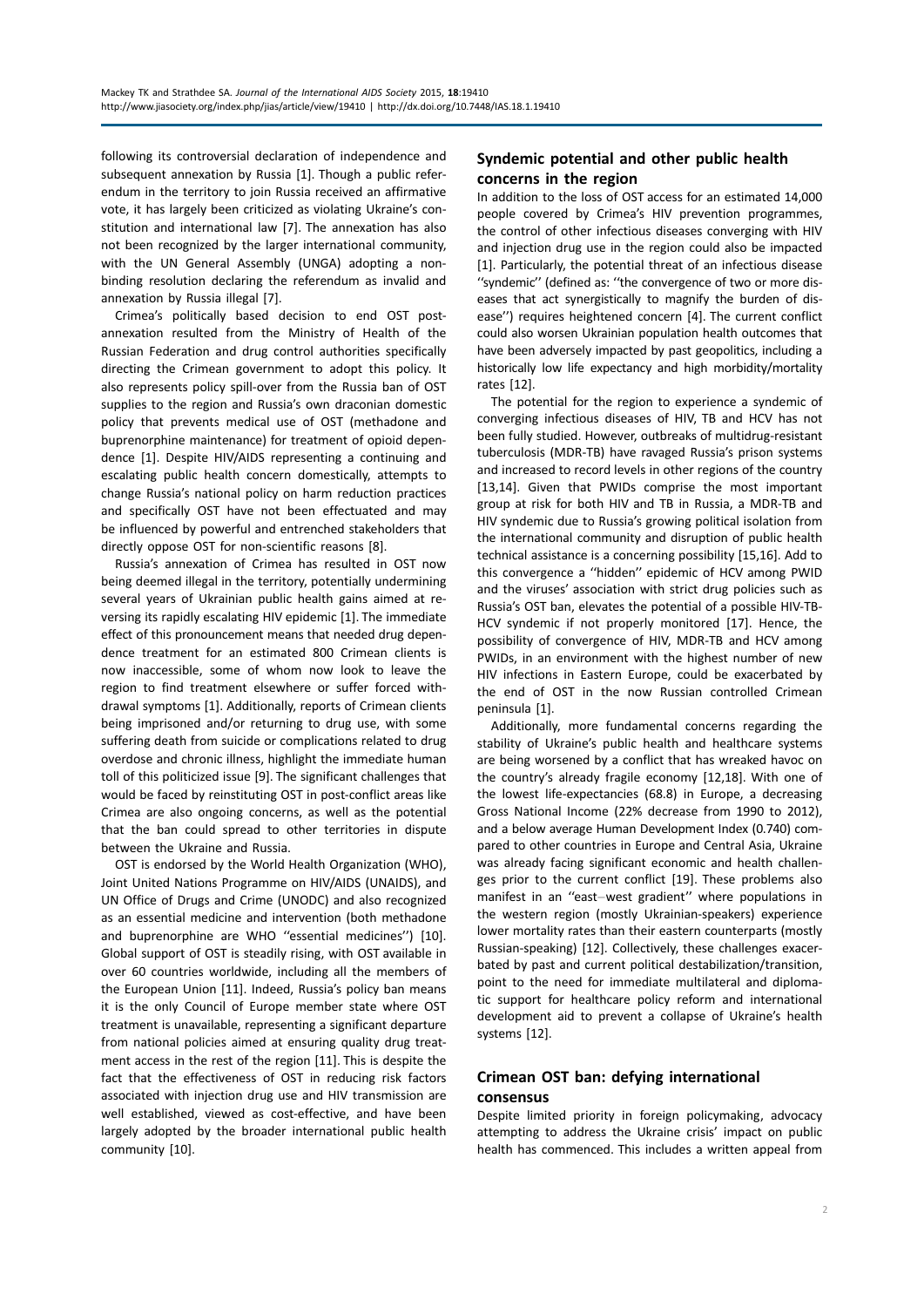a broad coalition of various NGOs and academics led by The International Network of People who Use Drugs (INPUD), addressed to representatives of the United Nations and its specialized agencies (including The UN Special Rapporeur on right to health and Special Rapporteur on torture and other cruel, inhuman or degrading treatment or punishment, UNAIDS, UNODC, WHO, UN Development Programme, and UN High Commissioner for Human Rights (OHCHR)). The urgent appeal calls for international pressure against Russia's unilateral actions and multisectoral efforts to ensure ongoing OST access for affected patients [20]. It also argues that Russia's OST ban in Crimea constitutes a violation of international human rights law and the right to access essential medicines (including violating Article 12 of the International Covenant on Economic, Social and Cultural Rights (ICESCR)) [20].

Additionally, the OHCRC, in investigating potential human rights abuses in the Ukraine, has also reported that some OST provisioning healthcare facilities were being controlled by armed groups significantly limiting treatment access [21]. It also found that availability of drugs and treatment was negatively impacted by security issues and disruption in public transportation and that clients were returning to drug use with the accompanying risks of increased cases of HIV and HCV infections, all representing possible violations of the human right to health [21]. In response, NGOs such as the International HIV/AIDS Alliance in the Ukraine, supported by funding from the International Renaissance Foundation and Elton John Foundation, have initiated special humanitarian projects in an attempt to ensure uninterrupted supply of OST for Crimean clients [22].

These developments contrast starkly with Ukraine's own departure from Russia's OST ban beginning in 2004, when the country embarked on the design, piloting, implementation and scale up of OST, syringe exchange programs, and other evidence-based approaches for dealing with drug dependence and HIV [23]. These efforts also coincided with Ukrainian development of integrated care services for HIV, TB and drug dependency positively highlighted by a 2010 WHO report, though these advances may be at risk if escalation of the conflict cannot be averted [24].

At the same time, as the situation continues to escalate, Russia is increasingly becoming isolated from the international community politically and economically. This includes the ousting of Russia from diplomatic venues such as the G8 group of industrialized countries, cancellation of the G8 Summit planned in the Russian city of Sochi, withdraw of its voting rights by the Council of Europe, and suspension of negotiations over Russia joining the Organisation for Economic Co-operation and Development and the International Energy Agency, all in direct response to its annexation of Crimea [25]. These exclusions brings with them, along with harsh sanctions and a projected Russian economic recession, the possible end of decades-long cooperation in science and public health, including joint efforts by USA and Russia that led to the development and production of polio vaccine, eradication of smallpox and bilateral aid including US supply of vaccines and pharmaceuticals in assisting with infectious disease outbreaks in Russia [26,27]. The Crimean annexation has also led to a halt in ''science diplomacy'' initiatives (generally defined as cooperation in science to improve international relations/foreign policy) between the two countries, including a threat to end cooperation on the International Space Station and a US Department of Energy ban on research exchange between US and Russian scientists [16].

Russia's continuing policy entrenchment in banning OST is also seemingly contradictory in the larger context of a growing international movement supporting harm reduction practices [28]. This includes the UNODC, which recently announced groundbreaking recommendations through a key working group explicitly stating that criminal sanctions are not beneficial for addressing drug dependence [29]. This reversal in a longstanding policy of supporting enforcement-based approaches by the international drug control regime represents a strong move in support of harm reduction approaches and further demonstrates international consensus in direct opposition of Crimea/Russia's OST prohibition.

# Science, harm reduction, and HIV diplomacy: a call for GHD action

Despite the high stakes for public health, substance abuse, HIV and other infectious disease control in the current Ukrainian conflict, health policy concerns have been largely overlooked in the current diplomatic process when compared to other traditional foreign policy priorities such as trade, economics, energy, politics, sanctions and defense [1]. Hence, though GHD represents recognition in foreign policy circles (including among diplomats, policymakers, public officials, and other stakeholders) that global health issues (such as globalization of infectious diseases) are growing in importance and influence in diplomatic negotiations and outcomes, its application to the Ukraine crisis has yet to adequately materialize [30]. Though some may debate whether traditional foreign policy domains continue to drive diplomatic decisions that impact public health decisions/policy, or conversely if foreign policy decisions are now being substantially influenced by global health priorities, this difference seems trivial given the need for urgent diplomatic action to protect population health in the entire region [2,31,32].

Instead, the ongoing regional conflict and OST ban in Crimea are clear examples of where the principles of GHD should be utilized to achieve shared goals of global health security, improve the national economy, promote global infectious disease control and ensure the fundamental right to health. However, in order for GHD to be effective, health priorities arising from the conflict need to be advocated across a broad array of stakeholders and the different categories of diplomatic interactions between them (including through formal bilateral and multilateral channels, trade and economic sanction negotiations, alliance building, conflict resolution/peace-building discussions and civil society driven advocacy) [2]. This includes emphasizing the severe public health repercussions of the OST ban, the potential for syndemic outbreak in the region, and the need to support Ukraine's flailing public health system through different channels of GHD. Diplomatic channels that need to be engaged include ''core diplomacy'' (formal bilateral and multilateral negotiations and agreements between and among nation states), ''multistakeholder diplomacy'' (negotiations between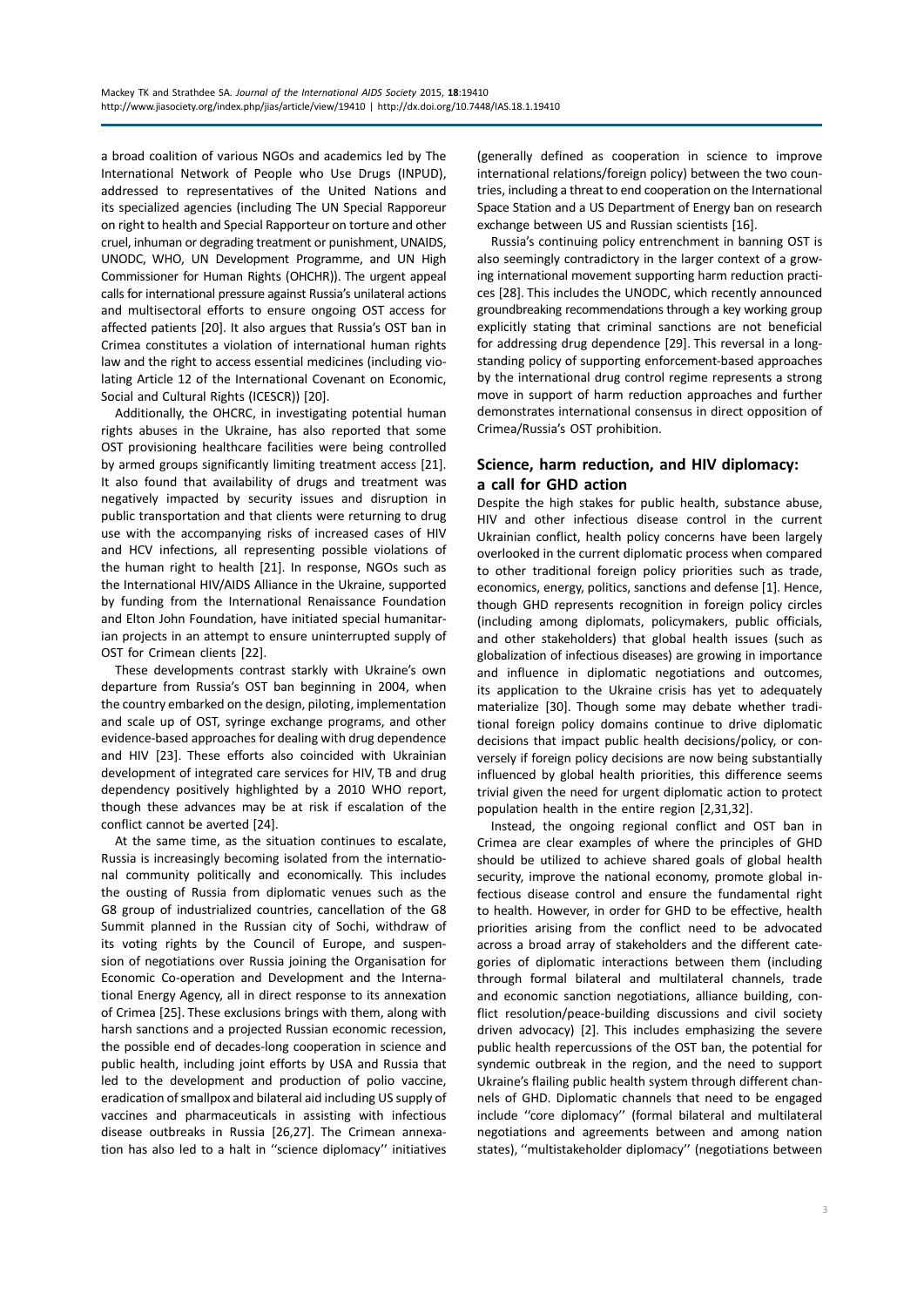nations and other actors including partnerships among government agencies with multilateral institutions) and ''informal diplomacy'' (interactions between international public health actors and a host of other actors including non-state actors including agreements with donor, academic and humanitarian agencies) [2,5,33]. See Figure 1 for a summary of GHD proposed stakeholders, channels and mechanisms.

Specifically, this GHD strategy can be pursued at the ''core'' level through robust multilateral negotiations amongst nation states in international fora that are already engaged on the issue and/or those who generally advocate for OST. This specifically includes human rights bodies of the UN, such as the Human Rights Council (UNHRC) and UN Special Rapporteurs (both under the UNGA), the Committee on Economic, Social and Cultural Rights (CESCR) (under the Economic and Social Council) and the OHCHR (under the Secretariat and the International Covenant on Economic, Social and Cultural Rights). As argued by the INPUD coalition, UN member states have well-established international legal obligations not to directly contravene the fundamental human right to health, a principle that is clearly in jeopardy for thousands of HIV infected and substance using individuals. Additionally, numerous UN resolutions issued by the UNGA, UNHRC and OHCHR

(including the Political Declaration on HIV and AIDS) have already reaffirmed international commitment in reducing vulnerability to HIV/AIDS, preventing discrimination for HIV patients, and ensuring access to essential medicines and HIV prevention programs. The Crimean OST ban represents an assault on all of these internationally agreed upon principles, as it violates the health rights of Crimean clients and likely endangers the health of others in the region, and also directly impedes global efforts to ensure HIV prevention, access to treatment, and non-discrimination.

On this basis, concerned UN member states should work through the existing UN human rights apparatus with the goal of securing a UNGA resolution reaffirming existing human rights obligations in the context of HIV prevention and treatment that are directly negatively impacted by the current conflict and calling for all parties (including Russia and Ukraine) to ensure that their actions and policies do not contravene population health outcomes and the fundamental human right to health. A good starting point for diplomacy would be CESCR and the Special Rapporteur on torture and other cruel, inhuman or degrading treatment or punishment (SRT). Specifically, CESCR has already expressed concerns regarding Russia's OST ban within the context of ICESCR imple-



Figure 1. GHD strategies for the Ukraine crisis. Visual summary of stakeholders, channels and mechanisms.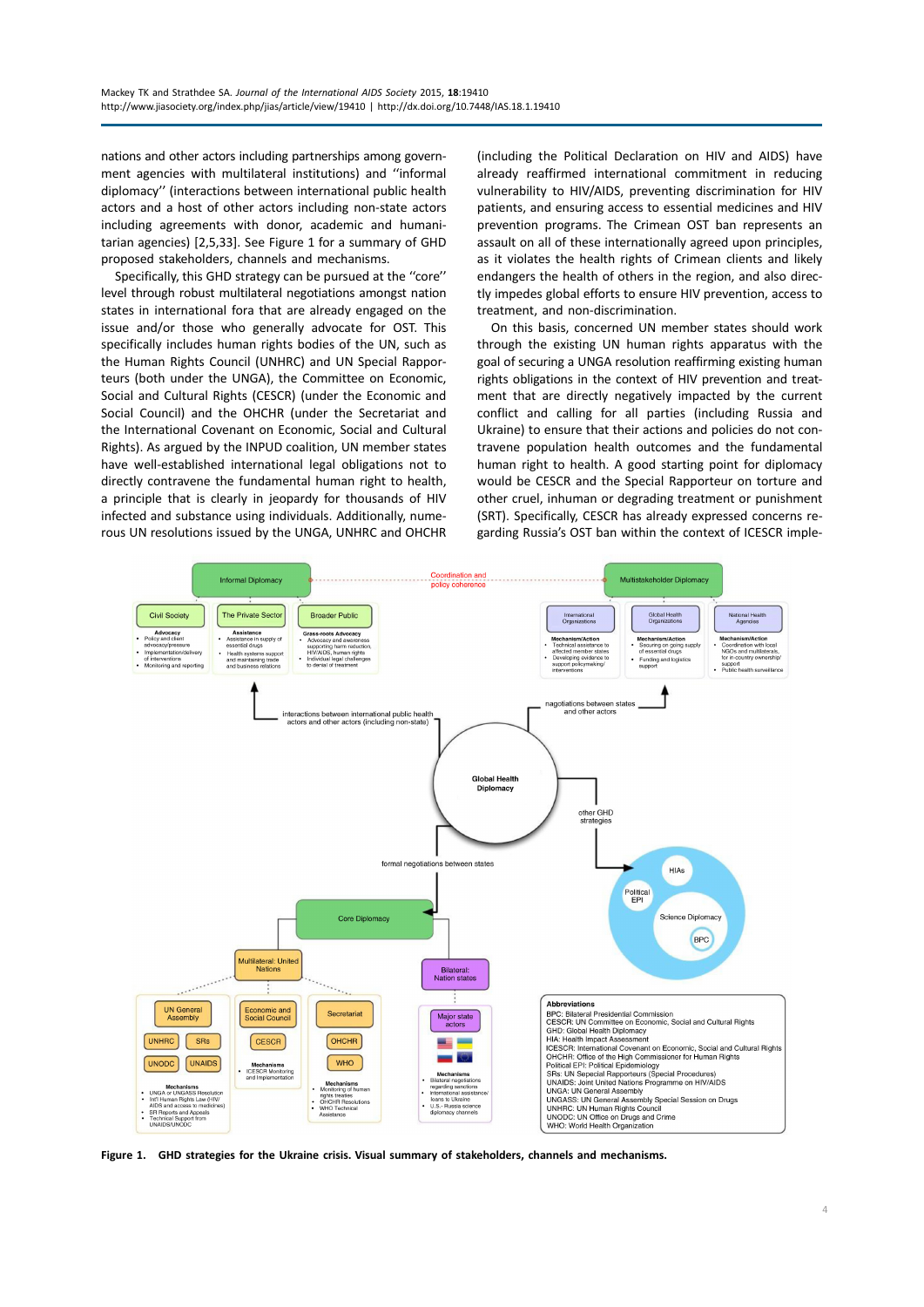mentation and has called on the country to apply a human rights-based approach to drug use (including supporting access to OST, needle/syringe exchange programs and overdose prevention programs) [34]. Similarly, the SRT has raised concerns that a state-based OST ban could constitute a form of ill-treatment or torture of drug users given its physical and psychological toll, as well as it constituting abusive treatment and unjustified discrimination based solely on health status [35]. Broader UN support could also form the basis for a future UNGA or UN General Assembly Special Session (UNGASS) on Drugs resolution recognizing the broader importance of declaring harm reduction strategies and supporting OST access as a fundamental component of preventing infectious disease transmission to ensure collective global health security, especially in the context of political, economic and social disruptions such as the conflict in Ukraine [28].

Additionally, bilateral negotiations at the core level amongst key state actors are also a critical component of the GHD strategy outside of multilateral settings. This includes insertion of public health issues and priorities into any current or future negotiations between the US, the European Union, Ukraine and Russia on facilitating the peace process through easing of crippling trade and economic sanctions that have been worsened by the failing price of oil and the depreciation of the rouble [36]. Particularly, the lifting of the OST ban in Crimea or adoption of a position of non-enforcement by Russia of its ban in the territory could be made a condition of any sanction-related negotiations. In tandem, the bilateral foreign policy agenda and delivery of aid by the US and European Union (including sensitivity to protecting public health resources in any required structural reform from bilateral loans and aid) should not neglect the need to support progressive and sustainable reforms for Ukraine's public health system with the overall goal of improving current deficiencies in population health outcomes [12]. This investment in public health could lead to improved security and economic development in the long-term [12].

At the multistakeholder-level, steps can be taken by international organizations (WHO, UNAIDS, UNODC), global financing and procurement institutions (e.g. the Global Fund) and national health agencies that have endorsed OST, to enter into formal and non-formal relationships with affected state and local governments and health ministries to strengthen public health capacity and ensure continuation of OST access for affected populations. This could include efforts to raise funds for OST and HIV prevention services, encourage needed technical assistance for affected areas/treatment sites, provide support for client relocation, and help secure ongoing supply of essential OST drugs. Strategies designed to encourage broader multistakeholder GHD and international cooperation should also be combined with bilateral support from country health agencies and other civil society actors.

Multistakeholder channels should also coordinate with informal channels of GHD aimed at direct advocacy and raising awareness regarding the benefits of OST among all concerned stakeholders including country officials, civil society, NGOs, the private sector and the broader public [2]. This should include targeted policy advocacy to promote acceptance of harm reduction practices in Russia and Crimea among policymakers and constituents, emphasizing its cost-effectiveness, the evidence-base supporting its use and combating existing social stigmatization of drug users and HIV/AIDS populations, all factors that have been identified as barriers to OST acceptability/implementation [8]. This can specifically include targeted support for localized NGOs already active in the region, including the INPUD, Eurasian Network of People who Use Drugs, HIV/AIDS Alliance of Ukraine and the International HIV/AIDS Alliance, to name a few.

GHD strategies should also include generating policy priority around the clear risks of HIV and infectious disease spread if evidence-based tools are suspended due to political instead of public health reasons [1]. Emerging concepts such as ''political epidemiology,'' which seeks to understand political determinants of health, can and have been used to explore how government policies preclude populations from evidence-based HIV prevention services and could be pursued in conjunction with a formal independent Health Impact Assessment (HIA) examining the negative health consequences of the OST ban in order to produce evidence-based policy recommendations in support of diplomatic negotiations and advocacy [37]. The evidence generated from such activities could also form the basis for additional evidence and support for legal complaints filed by Russian heroin addicts suffering from HIV and HCV that have challenged their denial of OST therapy in different venues (including Russian courts and the European Court of Human Rights) [38,39].

Finally, bilateral mechanisms that have facilitated decadeslong cooperation between the US and Russia in the form of science diplomacy should also be leveraged. This specifically includes shared opportunities for public health advances and diplomacy, especially in the area of new therapeutic innovations for control of infectious diseases. Possibilities include US-Russian health assistance on technology transfer for accessing new rapid TB screening and diagnostic tools critical for case management and treatment and new direct-acting antivirals for the treatment of chronic HCV infection, both of which could help Russia in addressing its growing TB/MDR-TB and HCV problem [40,41]. To effectuate cooperation, existing bilateral channels, such as the Bilateral Presidential Commission established by President Barack Obama and then Russian President Dmitry Medvedev in 2009, need to be reinvigorated and used as a shared avenue for policy and diplomatic synergy between concepts of GHD and science diplomacy, with an emphasis on promoting the benefits of harm reduction practices as a critical component of controlling infectious diseases [27].

## **Conclusions**

The real threat of losing the fight against HIV in Eastern Europe, the possible growth and spread of MDR-TB and HCV converging with HIV among PWID, and the need for the international community to coalesce around supporting evidencebased harm reduction practices and Ukraine's struggling public health system provide a critical moment for GHD to come to action. This requires putting public health concerns at the forefront of the current Ukraine/Russia crisis, and ensuring that foreign policy actors recognize the importance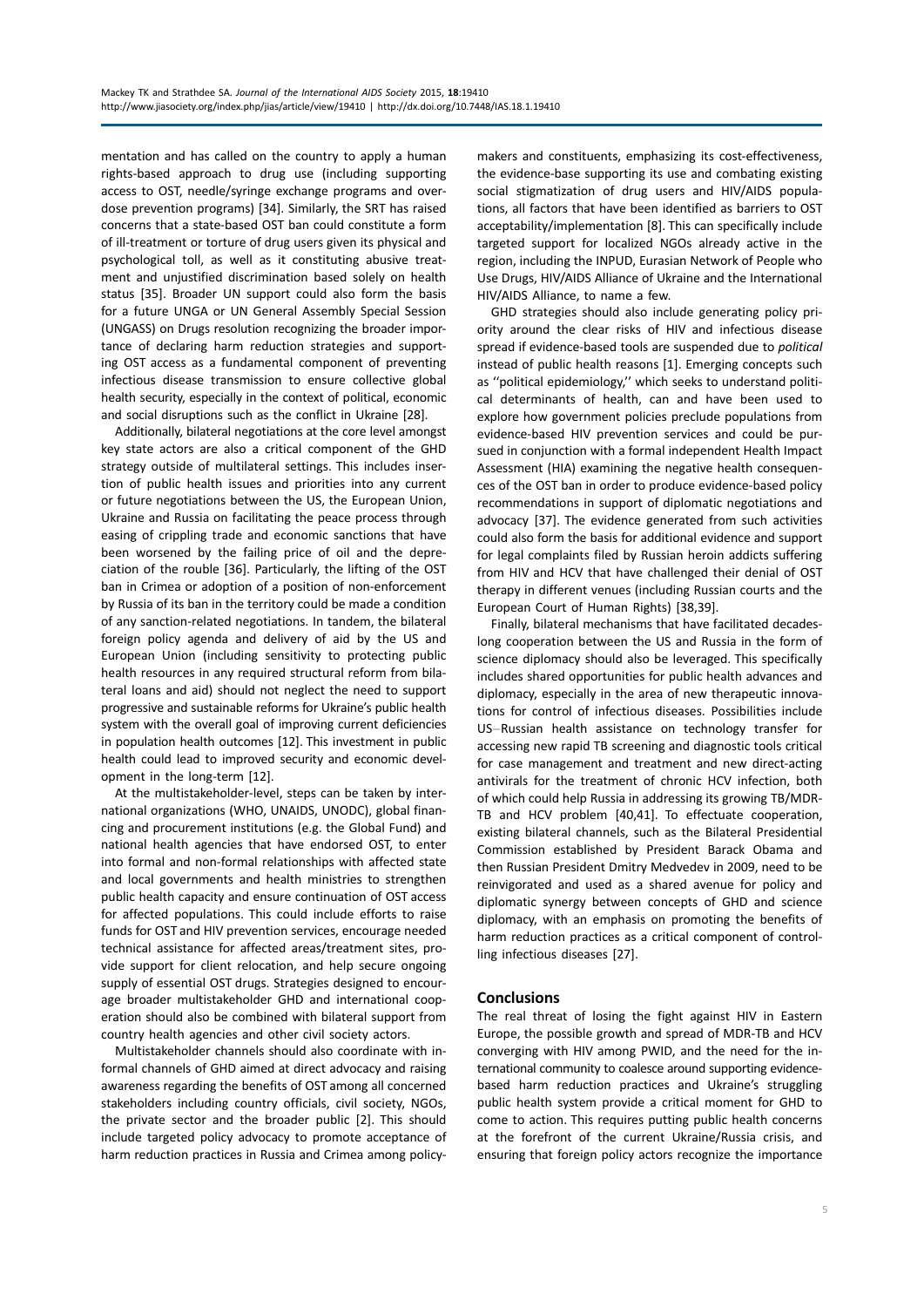of global health issues on the broader international economy, global health security, and regional political stability.

Though health diplomacy is growing in theory and practice among academics and a small cadre of diplomatic health attachés, the current circumstances in the Ukraine require tangible action to rightfully advance this form of ''smart'' diplomacy to ensure the safety and health of global populations [33]. Coincidentally, a 2013 Carnegie Endowment report on Health Cooperation in US-Russian Relations summed up the unique opportunities of health diplomacy best by stating: ''Health diplomacy is the great leveler which brings countries together in common cause, fighting one of humanity's most ancient and powerful foes: disease''[26]. It also serves as an important reminder of why GHD principles need to be promoted and exercised across multiple stakeholders to advance the urgent priorities of population health in areas of 21st century conflict such as the Ukraine and Crimea.

As the conflict escalates and other regions of the Ukraine, such as Donetsk, are influenced by pro-Russian separatist elements and move closer to secession, the stakes for public health only increase. Hence, the crisis unfolding in the Ukraine represents an opportunity and indeed requires the active practice of GHD across the broad spectrum of the international community to ensure that the prevention of HIV and protection of the right to health takes its rightful place at the centre of foreign policy decisions.

### Authors' affiliations

<sup>1</sup>Department of Anesthesiology, University of California, San Diego School of Medicine, San Diego, CA, USA; <sup>2</sup>Division of Global Public Health, University of California, San Diego School of Medicine, San Diego, CA, USA; <sup>3</sup>Global Health Policy Institute, San Diego, CA, USA

#### Competing interests

None declared.

#### Authors' contributions

We note that with respect to author contributions. Tim K. Mackey (TM) and Steffanie Strathdee (SS), jointly conceived the study and wrote and edited the manuscript. No other individual or organizations contributed otherwise to the drafting of the manuscript. All authors have read and approved the final version.

#### Author information

Tim K. Mackey is the Director of the Global Health Policy Institute, the Associate Director of the Joint Masters Program in Health Policy and Law at UC San Diego, and an Assistant Professor at UC San Diego School of Medicine in the Department of Anesthesiology and Division of Global Public Health. Steffanie A. Strathdee is the Associate Dean of Global Health Sciences, Harold Simon Professor and Chief of the Division of Global Public Health in the Department of Medicine at the UC San Diego School of Medicine.

### Acknowledgements

Dr. Mackey would like to thank Dr. Peter Hartsock of the National Institutes of Health for his helpful comments and leadership on this topic. Dr. Strathdee is supported by a MERIT award R37 DA019829 and R01 DA027772 from NIDA.

#### References

1. Kazatchkine M. Russia's ban on methadone for drug users in Crimea will worsen the HIV/AIDS epidemic and risk public health. BMJ. 2014;348:g3118. 2. Katz R, Kornblet S, Arnold G, Lief E, Fischer JE. Defining health diplomacy: changing demands in the era of globalization. Milbank Q. 2011;89(3):503-23. 3. Mackey TK, Liang BA. Lessons from SARS and H1N1/A: employing a WHO- WTO forum to promote optimal economic-public health pandemic response. J Public Health Policy. 2012;33(1):119-30.

4. Kwan CK, Ernst JD. HIV and tuberculosis: a deadly human syndemic. Clin Microbiol Rev. 2011;24(2):351-76.

5. Michaud J, Kates J. Global health diplomacy: advancing foreign policy and global health interests. Glob Health Sci Pract. 2013;21;1(1):24-8.

6. Adams V, Novotny TE, Leslie H. Global health diplomacy. Med Anthropol. 2008;27(4):315-23.

7. Charbonneau L, Donath M. U.N. General Assembly declares Crimea secession vote invalid [Internet] Reuters. 2014 [cited 2014 Dec 22]. Available from: [http://www.reuters.com/article/2014/03/27/us-ukraine-crisis-un-idUSBR](http://www.reuters.com/article/2014/03/27/us-ukraine-crisis-un-idUSBREA2Q1GA20140327) [EA2Q1GA20140327](http://www.reuters.com/article/2014/03/27/us-ukraine-crisis-un-idUSBREA2Q1GA20140327)

8. Tkatchenko-Schmidt E, Renton A, Gevorgyan R, Davydenko L, Atun R. Prevention of HIV/AIDS among injecting drug users in Russia: opportunities and barriers to scaling-up of harm reduction programmes. Health Policy. 2008; 85(2):162-71.

9. Kenarov D. Crimea's drug users in a predicament [Internet]. pulitzercenter. org. 2014 [cited 2014 Dec 31]. Available from: [http://pulitzercenter.org/](http://pulitzercenter.org/reporting/eastern-europe-ukraine-russia-crimea-drug-opiate-substitution-therapy) [reporting/eastern-europe-ukraine-russia-crimea-drug-opiate-substitution-therapy](http://pulitzercenter.org/reporting/eastern-europe-ukraine-russia-crimea-drug-opiate-substitution-therapy) 10. Kermode M, Crofts N, Kumar MS, Dorabjee J. Opioid substitution therapy in resource-poor settings. Bull World Health Organ. 2011;89(4):243.

11. EMCDDA. Annual Report 2011: the state of drugs problem in Europe [Internet]. emcdda.europa.eu. 2011 [cited 2014 Dec 31]. Available from: [http://www.emcdda.europa.eu/attachements.cfm/att\\_143743\\_EN\\_EMCDDA\\_](http://www.emcdda.europa.eu/attachements.cfm/att_143743_EN_EMCDDA_AR2011_EN.pdf) [AR2011\\_EN.pdf](http://www.emcdda.europa.eu/attachements.cfm/att_143743_EN_EMCDDA_AR2011_EN.pdf)

12. Mackenbach JP, Murphy A, McKee M. Ukraine: not only a matter of geopolitics. Lancet. 2014;383(9920):848-50.

13. Callaway E. Russia's drug-resistant TB spreading more easily. Nature News. 2014 [cited 2014 Dec 30]. Available from: [http://www.nature.com/news/](http://www.nature.com/news/russia-s-drug-resistant-tb-spreading-more-easily-1.14589) [russia-s-drug-resistant-tb-spreading-more-easily-1.14589](http://www.nature.com/news/russia-s-drug-resistant-tb-spreading-more-easily-1.14589)

14. WHO. Drug-resistant tuberculosis now at record levels. WHO [Internet]. 2010 [cited 2014 May 20]. Available from: [http://www.who.int/mediacentre/](http://www.who.int/mediacentre/news/releases/2010/drug_resistant_tb_20100318/en/) [news/releases/2010/drug\\_resistant\\_tb\\_20100318/en/](http://www.who.int/mediacentre/news/releases/2010/drug_resistant_tb_20100318/en/)

15. Deiss RG, Rodwell TC, Garfein RS. Tuberculosis and illicit drug use: review and update. Clin Infect Dis. 2009;48(1):72-82.

16. Campbell CA. Warming U.S.-Russia relations. Science. 2014;344(6190):1323. 17. Clark F. Global drug policy fuels hepatitis C epidemic, report warns. Lancet. 2013;381(9881):1891.

18. Why is Ukraine's economy in such a mess? Economist [Internet]. 2014 [cited 2014 Dec 22]. Available from: [http://www.economist.com/blogs/free](http://www.economist.com/blogs/freeexchange/2014/03/ukraine-and-russia) [exchange/2014/03/ukraine-and-russia](http://www.economist.com/blogs/freeexchange/2014/03/ukraine-and-russia)

19. UNDP. Ukraine: HDI values and rank changes in the 2013 Human Development Report [Internet]. hdr.undp.org. 2013 [cited 2014 Aug 5]. Available from:<http://hdr.undp.org/sites/default/files/Country-Profiles/UKR.pdf>

20. INPUD. Urgent appeal: health and human rights crisis imminent for opiate substitution therapy clients in the Crimea [Internet]. en.rylkov-fond.org. 2014 [cited 2014 Dec 31]. Available from: [http://en.rylkov-fond.org/wp-content/up](http://en.rylkov-fond.org/wp-content/uploads/2014/04/Letter_to_Special_Rapporteurs_on_Crimean_Situation_25.3.14.pdf)[loads/2014/04/Letter\\_to\\_Special\\_Rapporteurs\\_on\\_Crimean\\_Situation\\_25.3.14.pdf](http://en.rylkov-fond.org/wp-content/uploads/2014/04/Letter_to_Special_Rapporteurs_on_Crimean_Situation_25.3.14.pdf) 21. OHCHR. Report on the human rights situation in Ukraine [Internet]. ohchr.org. 2014 [cited 2014 Dec 31]. Available from: [http://www.ohchr.org/](http://www.ohchr.org/documents/countries/ua/hrmmureport15june2014.pdf) [documents/countries/ua/hrmmureport15june2014.pdf](http://www.ohchr.org/documents/countries/ua/hrmmureport15june2014.pdf)

22. Alliance Ukraine combats the HIV/AIDS epidemic, thus supporting the country affected by the external aggression [Internet]. aidsalliance.org.ua. 2014 [cited 2014 Dec 31]. Available from: [http://www.aidsalliance.org.ua/ru/](http://www.aidsalliance.org.ua/ru/news/pdf/1dec2014/HIV_En.pdf) [news/pdf/1dec2014/HIV\\_En.pdf](http://www.aidsalliance.org.ua/ru/news/pdf/1dec2014/HIV_En.pdf)

23. WHO. Opioid treatment in Ukraine risks losing momentum. Bull World Health Organ. 2013;93:87-8.

24. WHO. Building integrated care services for injection drug users in Ukraine [Internet]. 2010 [cited 2014 May 20]. Available from: [http://www.euro.who.](http://www.euro.who.int/__data/assets/pdf_file/0016/130651/e94651.pdf) [int/\\_\\_data/assets/pdf\\_file/0016/130651/e94651.pdf](http://www.euro.who.int/__data/assets/pdf_file/0016/130651/e94651.pdf)

25. Smale A, Shear MD. Russia is ousted from group of 8 by U.S. and allies [Internet]. nytimes.com. 2014 [cited 2014 Dec 31]. Available from: [http://www.](http://www.nytimes.com/2014/03/25/world/europe/obama-russia-crimea.html) [nytimes.com/2014/03/25/world/europe/obama-russia-crimea.html](http://www.nytimes.com/2014/03/25/world/europe/obama-russia-crimea.html)

26. Endowment C. A quiet force: health cooperation in U.S.-Russian relations [Internet]. 2013 [cited 2014 May 20]. Available from: [http://carnegieendowment.](http://carnegieendowment.org/files/quiet_force1.pdf) [org/files/quiet\\_force1.pdf](http://carnegieendowment.org/files/quiet_force1.pdf)

27. Rojansky M, Tabarovsky I. The latent power of health cooperation in U.S.-Russian relations. Science & Diplomacy. 2013;2(2): [http://www.science](http://www.sciencediplomacy.org/article/2013/latent-power) [diplomacy.org/article/2013/latent-power](http://www.sciencediplomacy.org/article/2013/latent-power)

28. Mackey TK, Werb D, Beletsky L, Rangel G, Arredondo J, Strathdee SA. Mexico's ''ley de narcomenudeo'' drug policy reform and the international drug control regime. Harm Reduct J. 2014;11(1):31.

29. United Nations: Criminal sanctions for drug use are ''not beneficial'' [Internet]. drugpolicy.org. [cited 2014 Apr 4]. Available from: [http://www.](http://www.drugpolicy.org/news/2014/03/united-nations-criminal-sanctions-drug-use-are-not-beneficial) [drugpolicy.org/news/2014/03/united-nations-criminal-sanctions-drug-use-are](http://www.drugpolicy.org/news/2014/03/united-nations-criminal-sanctions-drug-use-are-not-beneficial)[not-beneficial](http://www.drugpolicy.org/news/2014/03/united-nations-criminal-sanctions-drug-use-are-not-beneficial)